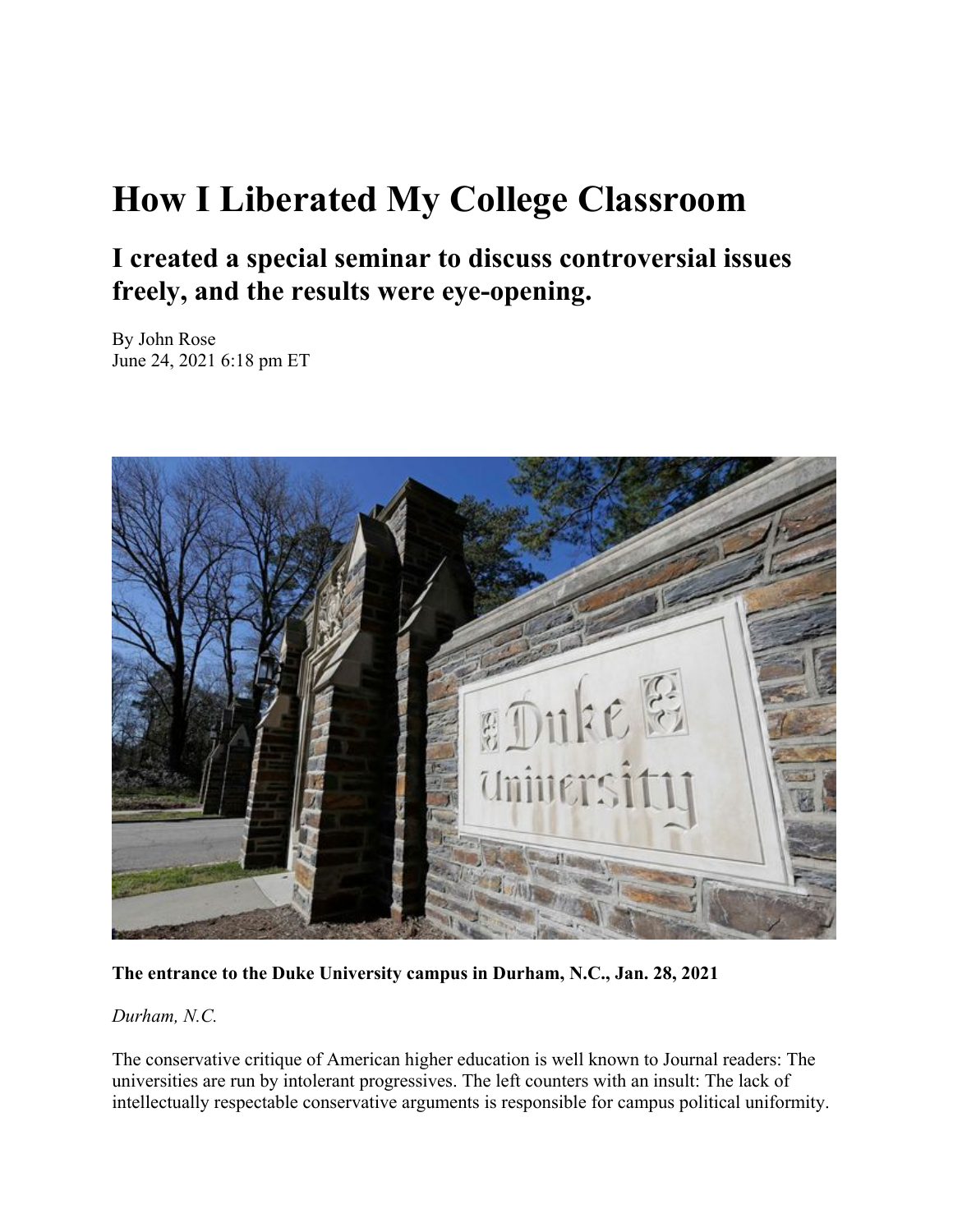Perhaps a better starting point in this debate is the students, most of whom actually want freer discourse on campus. They want to be challenged by views they don't hold.

This, at least, has been my recurring experience with undergraduates at Duke University, where I teach classes called "Political Polarization" and "Conservatism" that require my students to engage with all sides of today's hottest political issues.

True engagement, though, requires honesty. In an anonymous survey of my 110 students this spring, 68% told me they self-censor on certain political topics even around good friends. That includes self-described conservative students, but also half of the liberals. "As a Duke student, it is difficult to be both a liberal and a Zionist," one wrote. Another remarked, "Although I support most BLM ideas, I do not feel that I can have any conversation that even slightly criticizes the movement."

To get students to stop self-censoring, a few agreed-on classroom principles are necessary. On the first day, I tell students that no one will be canceled, meaning no social or professional penalties for students resulting from things they say inside the class. If you believe in policing your fellow students, I say, you're in the wrong room. I insist that goodwill should always be assumed, and that all opinions can be voiced, provided they are offered in the spirit of humility and charity. I give students a chance to talk about the fact that they can no longer talk. I let them share their anxieties about being socially or professionally penalized for dissenting. What students discover is that they are not alone in their misgivings.

Having now run the experiment with 300 undergraduates, I no longer wonder what would happen if students felt safe enough to come out of their shells. They flourish. In one class, my students had a serious but respectful discussion of critical race theory. Some thought it harmfully implied that blacks can't get ahead on their own. Others pushed back.

My students had an honest conversation about race, but only because they had earned each other's trust by making themselves vulnerable. On a different day, they spoke up for all positions on abortion. When a liberal student mentioned this to a friend outside class, she was met with disbelief: "Let me get this straight, real Duke students in an actual class were discussing abortion and some of them actually admitted to being pro-life?" For my student's part, she was no longer shocked the conversation had taken place, nor scandalized at the views of her classmates.

Not long after Jan. 6, I asked my students how many of them had a family member or friend who voted for Donald Trump. In a class of 56, 50 hands went up. I then asked them to keep their hands up if they thought this person's vote was motivated by anything unsavory—say, sexism or racism. Every hand but two went down.

Despite our masks, I could see that students were surprised. Turns out, their Trump-supporting cousin wasn't the exception. When you actually know others, they aren't an abstraction onto which you can project your own political narratives. The same is true in the classroom.

On the last day of class this term, several of my students thanked their counterparts for the gift of civil disagreement. Students told me of unlikely new friendships made. Some existing